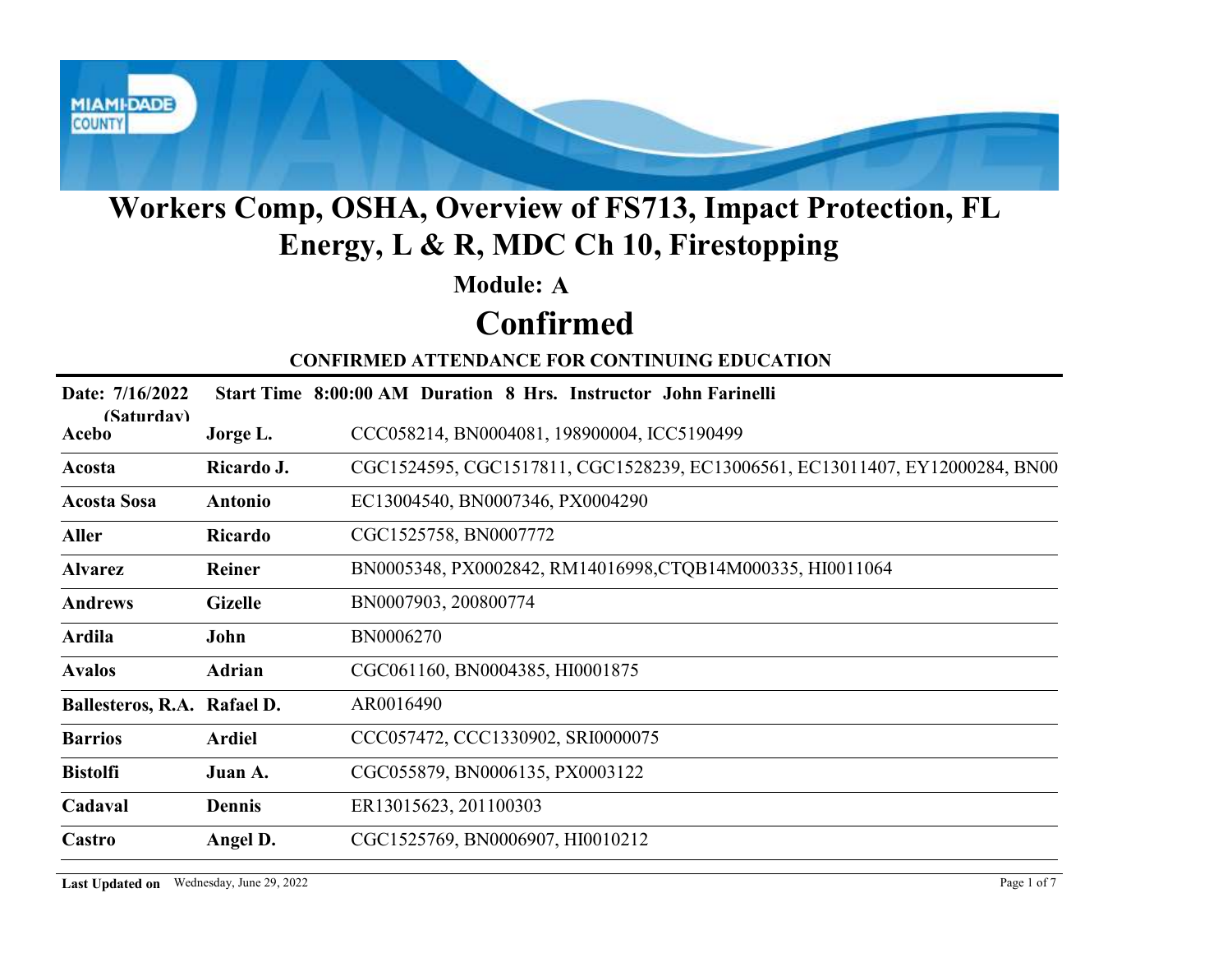

#### Module: A

## Confirmed

|                             |                                          | Workers Comp, OSHA, Overview of FS713, Impact Protection, FL<br>Energy, L & R, MDC Ch 10, Firestopping |
|-----------------------------|------------------------------------------|--------------------------------------------------------------------------------------------------------|
|                             |                                          | <b>Module: A</b>                                                                                       |
|                             |                                          | <b>Confirmed</b>                                                                                       |
|                             |                                          | <b>CONFIRMED ATTENDANCE FOR CONTINUING EDUCATION</b>                                                   |
| Date: 7/16/2022             |                                          | Start Time 8:00:00 AM Duration 8 Hrs. Instructor John Farinelli                                        |
| (Saturdav)<br><b>Cherry</b> | David J.                                 | EC13001760, BN0001757, PX0002780                                                                       |
| Corcuera                    | Gonzalo                                  | CAC1813258, CMC1249356, CFC1429835, BN0006054, PX0003177                                               |
| Crucet                      | <b>Evaristo R.</b>                       | EC0001401, BN0005671, PX0003028, ICC5294787                                                            |
| Delgado de Ora              | Jose                                     | ER13014647, BN0001556, PX0000680, CTQB000011346                                                        |
| <b>Diaz</b>                 | Osvaldo L.                               | CGC1517501, CCC1329964, CFC057263, BU0001879, BN0003989, PX0001931, HI0005653                          |
| <b>Diaz</b>                 | William                                  | CGC1506184, CGC1529385, CCC1327792, BU0002116, BN0005207, PX0002790, HI00022                           |
| <b>Diaz</b>                 | Rafael G.                                | CGC1515580, CFC1427841, BN0007823, PPI0000765                                                          |
| <b>Diez</b>                 | Orlando J.                               | BN0006352, CGC060687, CGCA60687, HI0006151                                                             |
| <b>Diez</b>                 | John P.                                  | CGC1519042, BN0006638, PX0003612                                                                       |
| Estopiñan                   | Pedro A.                                 | CBC1254130, CCC1326988, BN0003316, PX0001622, HI0003312                                                |
| Fatora                      | Robert J.                                | CGC016535, BN0004480, PX0002592, HI0006568                                                             |
| Fernandez                   | Ricardo J.                               | AR0007304                                                                                              |
| Fernandez                   | Eduardo                                  | BU0001686, CGC053524, BN0000385, IL0000121, PX0002021, HI0005250                                       |
|                             | Last Updated on Wednesday, June 29, 2022 | Page 2 of 7                                                                                            |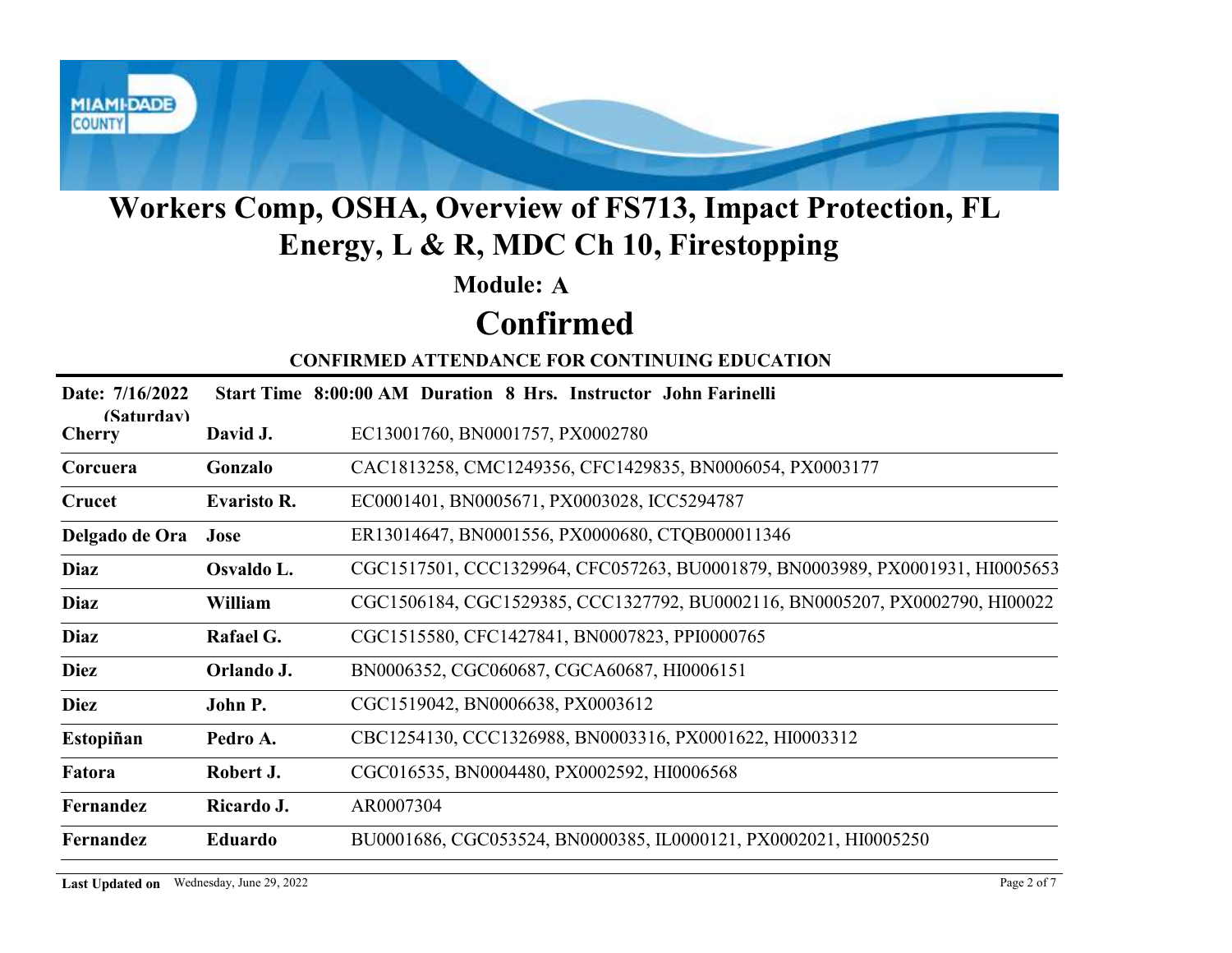

#### Module: A

## Confirmed

|                         |                                          | Workers Comp, OSHA, Overview of FS713, Impact Protection, FL<br>Energy, L & R, MDC Ch 10, Firestopping |
|-------------------------|------------------------------------------|--------------------------------------------------------------------------------------------------------|
|                         |                                          | <b>Module: A</b>                                                                                       |
|                         |                                          | <b>Confirmed</b>                                                                                       |
|                         |                                          | <b>CONFIRMED ATTENDANCE FOR CONTINUING EDUCATION</b>                                                   |
| Date: 7/16/2022         |                                          | Start Time 8:00:00 AM Duration 8 Hrs. Instructor John Farinelli                                        |
| (Saturdav)<br>Fernandez | Ulises A.                                | BU0001877, CCC1328637, CGC062492, BN0006181, PX0003265, SRI0000121                                     |
| Garcia                  | Armando J.                               | EC13002130, CCC1332026, CGC1522884, CMC1250536, BN0005303, PX0002672                                   |
| Garcia                  | Alexander M.                             | CCC1332808, CGC1518786, BN0006773, PX0003794                                                           |
| Garcia                  | Dario C.                                 | EC13002765, BN0006182, PX0003376                                                                       |
| Garrido, P.E.           | Gustavo A.                               | PE0067001                                                                                              |
| Guerrero                | Carlos M.                                | CGC1514837, BN0006209, PX0003256                                                                       |
| Guth, P.E.              | Paul S.                                  | PE0043301, PX0002348                                                                                   |
| <b>Hatten</b>           | Joseph M.                                | BU0001367, CGC023753, BN0004050, PX0002066, ER13012761, EC13007188, HI0002284,                         |
| Hernandez Jr.           | Luis B.                                  | CCC1329439, CGC060017, BU0001951, BN0004572, PX0002392, HI0006154, ICC5150878,                         |
| Iglesias, P.E.          | Peter J.                                 | BU0001822, CGC038461, PX0000663, PE0031091                                                             |
| Jordahl                 | John R.                                  | BN0001782, LP0000476                                                                                   |
| Khirsukhani, P.         | Roop L.                                  | PE0042242, SI0000893, HI0003261                                                                        |
| <b>Klements</b>         | Carroll D.                               | CGC055134, BN0006010, PX0003747                                                                        |
|                         | Last Updated on Wednesday, June 29, 2022 | Page 3 of 7                                                                                            |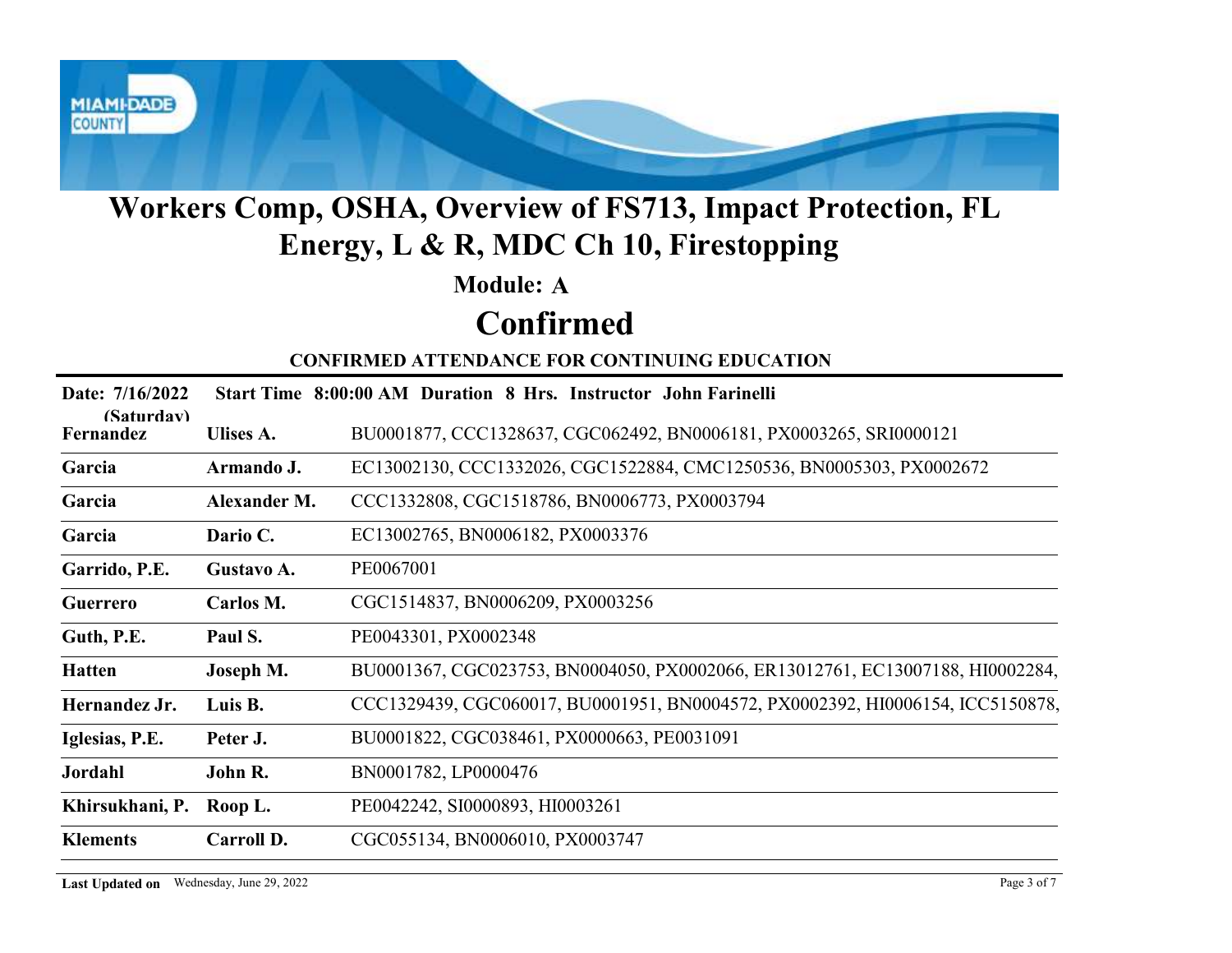

## Confirmed

|                                          |                | Workers Comp, OSHA, Overview of FS713, Impact Protection, FL<br>Energy, L & R, MDC Ch 10, Firestopping |
|------------------------------------------|----------------|--------------------------------------------------------------------------------------------------------|
|                                          |                | <b>Module: A</b>                                                                                       |
|                                          |                | <b>Confirmed</b>                                                                                       |
|                                          |                | <b>CONFIRMED ATTENDANCE FOR CONTINUING EDUCATION</b>                                                   |
| Date: 7/16/2022                          |                | Start Time 8:00:00 AM Duration 8 Hrs. Instructor John Farinelli                                        |
| (Saturdav)<br>Lemaitre                   | Daniel         | BN0006848, CGC1505449                                                                                  |
| Llama, P.E.                              | Jorge          | PE0060156                                                                                              |
| Loesche                                  | Michael D.     | EC0000631, BN0006508, PX0003524                                                                        |
| Lopez                                    | <b>Daniel</b>  | PE0069761, CBC1260240, CFC1429792, CMC1250323                                                          |
| MacRae                                   | Maria H.       | PE0069069                                                                                              |
| <b>Mantilla</b>                          | <b>Evelio</b>  | CGC061858, CCC1327435, BU0001776, BN0005720, PX0002951, SRI000098, HI0001890                           |
| <b>Marquez</b>                           | Elier J.       | ER13013548, EC13010824, BN0005960, PX0003262                                                           |
| <b>Marrero</b>                           | Pavel          | EC13008067, BN0007723, PCE0000849, CC07-CJE-14646-X, MD-20170127                                       |
| <b>Martin</b>                            | Eduardo        | CGC060996, CCC1330492, BN0005510, HI0005632                                                            |
| <b>Martinez</b>                          | <b>Jahziel</b> | CGC1530717, CCC1333466, HI0009304                                                                      |
| McCord III, P.E. John Robert             |                | PE0023795                                                                                              |
| Medrano, P.E.                            | Leonel A.      | PE0049338, BU0001583, CGC058799, BN0002989, PX00001517                                                 |
| <b>Michelson</b>                         | M. Donald      | EC0000312, BN0001022, PX0000444                                                                        |
| Last Updated on Wednesday, June 29, 2022 |                | Page 4 of 7                                                                                            |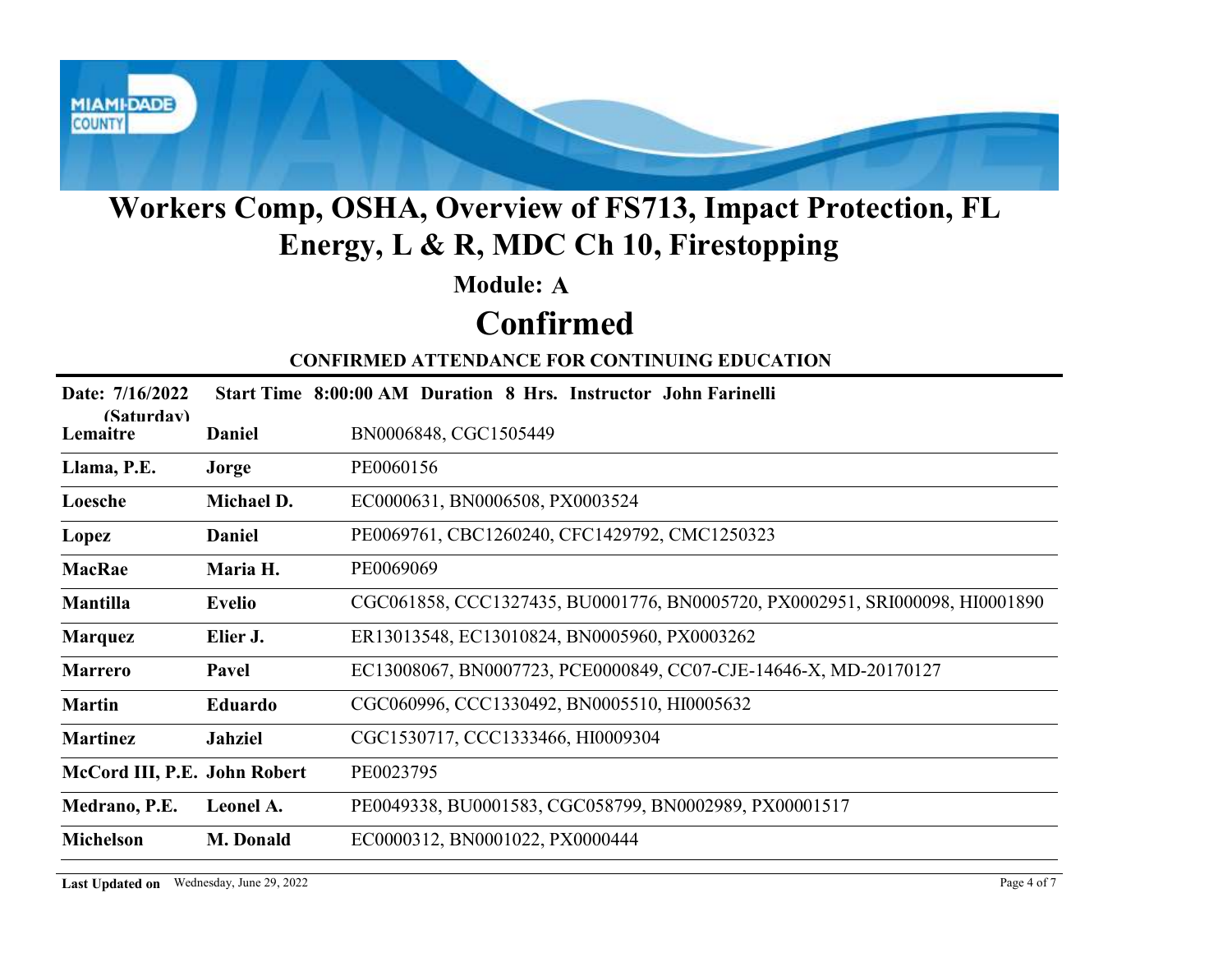

#### Module: A

# Confirmed

| <b>Module: A</b><br><b>Confirmed</b><br><b>CONFIRMED ATTENDANCE FOR CONTINUING EDUCATION</b><br>Date: 7/16/2022<br>Start Time 8:00:00 AM Duration 8 Hrs. Instructor John Farinelli<br>(Saturdav)<br>CGC1508347, CCC1327005, SCC131151105, HI0006131<br><b>Morales</b><br>Hugo A<br>BN0006863, 199414600<br>O'Connor<br>Kevin P.<br>BN0008290, EC13005412<br>Orta<br>Andres L.<br>BN0007630, PX0004380, CCC1333478, CGC1516530, SCC131151125, CGC1524945<br>Parodi<br>Javier A.<br>Desiree C.<br>PE0063959<br>Perazzo, P.E.<br>CFC039961, BN0005796, PX0002919<br>Rudy G.<br><b>Perez</b><br>CCC056817, BN0004132, SRI000002<br>Everildo J.<br><b>Perez</b><br>CMC1249906, BN0006857, PX0003719<br><b>Ubaldo</b><br><b>Perez</b><br>Herminia C.<br>CGC1508164, BN0006611, PX0003562, US-09-04792<br><b>Perez Bracho</b><br>CGC1521537, BN0008128<br>Kendal<br><b>Poon Kwong</b><br>Freddy<br>BN0006645, PX0003662, EC13006964<br>Pradenas, Jr.<br>CGC048553, CCC056370, BU0001922, BN0006027, PX0003053, SRI0000141<br>Rodriguez<br>Gaspar J.<br>Rodriguez, P.E.<br>Luis F.<br>PE0046864 |  | <b>Workers Comp, OSHA, Overview of FS713, Impact Protection, FL</b><br>Energy, L & R, MDC Ch 10, Firestopping |
|-----------------------------------------------------------------------------------------------------------------------------------------------------------------------------------------------------------------------------------------------------------------------------------------------------------------------------------------------------------------------------------------------------------------------------------------------------------------------------------------------------------------------------------------------------------------------------------------------------------------------------------------------------------------------------------------------------------------------------------------------------------------------------------------------------------------------------------------------------------------------------------------------------------------------------------------------------------------------------------------------------------------------------------------------------------------------------------------|--|---------------------------------------------------------------------------------------------------------------|
|                                                                                                                                                                                                                                                                                                                                                                                                                                                                                                                                                                                                                                                                                                                                                                                                                                                                                                                                                                                                                                                                                         |  |                                                                                                               |
|                                                                                                                                                                                                                                                                                                                                                                                                                                                                                                                                                                                                                                                                                                                                                                                                                                                                                                                                                                                                                                                                                         |  |                                                                                                               |
|                                                                                                                                                                                                                                                                                                                                                                                                                                                                                                                                                                                                                                                                                                                                                                                                                                                                                                                                                                                                                                                                                         |  |                                                                                                               |
|                                                                                                                                                                                                                                                                                                                                                                                                                                                                                                                                                                                                                                                                                                                                                                                                                                                                                                                                                                                                                                                                                         |  |                                                                                                               |
|                                                                                                                                                                                                                                                                                                                                                                                                                                                                                                                                                                                                                                                                                                                                                                                                                                                                                                                                                                                                                                                                                         |  |                                                                                                               |
|                                                                                                                                                                                                                                                                                                                                                                                                                                                                                                                                                                                                                                                                                                                                                                                                                                                                                                                                                                                                                                                                                         |  |                                                                                                               |
|                                                                                                                                                                                                                                                                                                                                                                                                                                                                                                                                                                                                                                                                                                                                                                                                                                                                                                                                                                                                                                                                                         |  |                                                                                                               |
|                                                                                                                                                                                                                                                                                                                                                                                                                                                                                                                                                                                                                                                                                                                                                                                                                                                                                                                                                                                                                                                                                         |  |                                                                                                               |
|                                                                                                                                                                                                                                                                                                                                                                                                                                                                                                                                                                                                                                                                                                                                                                                                                                                                                                                                                                                                                                                                                         |  |                                                                                                               |
|                                                                                                                                                                                                                                                                                                                                                                                                                                                                                                                                                                                                                                                                                                                                                                                                                                                                                                                                                                                                                                                                                         |  |                                                                                                               |
|                                                                                                                                                                                                                                                                                                                                                                                                                                                                                                                                                                                                                                                                                                                                                                                                                                                                                                                                                                                                                                                                                         |  |                                                                                                               |
|                                                                                                                                                                                                                                                                                                                                                                                                                                                                                                                                                                                                                                                                                                                                                                                                                                                                                                                                                                                                                                                                                         |  |                                                                                                               |
|                                                                                                                                                                                                                                                                                                                                                                                                                                                                                                                                                                                                                                                                                                                                                                                                                                                                                                                                                                                                                                                                                         |  |                                                                                                               |
|                                                                                                                                                                                                                                                                                                                                                                                                                                                                                                                                                                                                                                                                                                                                                                                                                                                                                                                                                                                                                                                                                         |  |                                                                                                               |
|                                                                                                                                                                                                                                                                                                                                                                                                                                                                                                                                                                                                                                                                                                                                                                                                                                                                                                                                                                                                                                                                                         |  |                                                                                                               |
|                                                                                                                                                                                                                                                                                                                                                                                                                                                                                                                                                                                                                                                                                                                                                                                                                                                                                                                                                                                                                                                                                         |  |                                                                                                               |
|                                                                                                                                                                                                                                                                                                                                                                                                                                                                                                                                                                                                                                                                                                                                                                                                                                                                                                                                                                                                                                                                                         |  |                                                                                                               |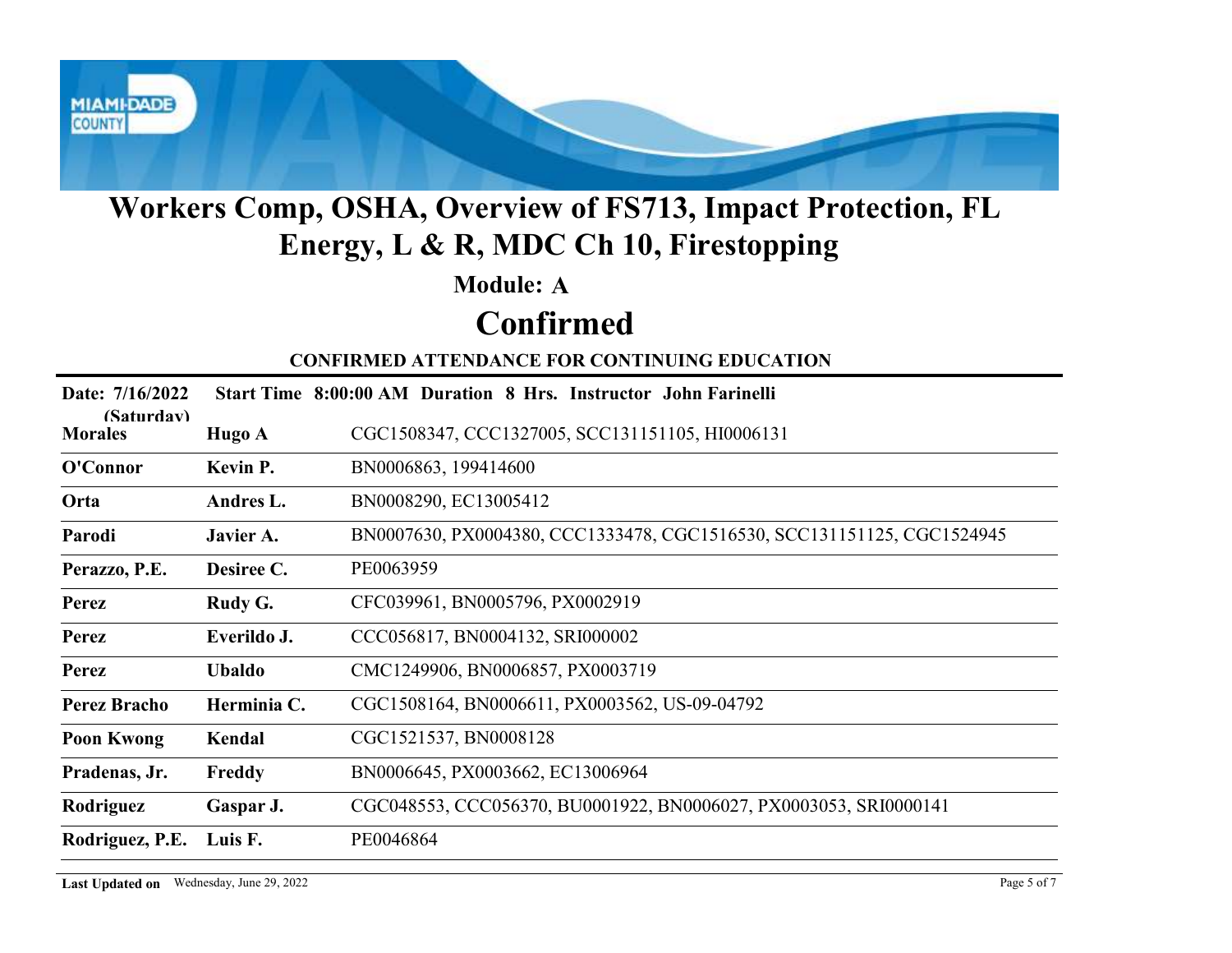

#### Module: A

## Confirmed

|                           |                  | <b>Workers Comp, OSHA, Overview of FS713, Impact Protection, FL</b><br>Energy, L & R, MDC Ch 10, Firestopping |
|---------------------------|------------------|---------------------------------------------------------------------------------------------------------------|
|                           |                  | <b>Module: A</b>                                                                                              |
|                           |                  | <b>Confirmed</b>                                                                                              |
|                           |                  | <b>CONFIRMED ATTENDANCE FOR CONTINUING EDUCATION</b>                                                          |
| Date: 7/16/2022           |                  | Start Time 8:00:00 AM Duration 8 Hrs. Instructor John Farinelli                                               |
| (Saturdav)<br>Romero      | Marc W.          | CCC1332578, SRI0000185                                                                                        |
| <b>Rosales</b>            | Rolando          | BN0007019, 200201055                                                                                          |
| <b>Sariego</b>            | Jorge L.         | CAC057101,CMC1250917, CGC1517630, CMC1249661, BN0004427, PX0002121                                            |
| Silva, P.E.               | Luis E.          | PE0063255, PE40498, PX0002077                                                                                 |
| <b>Solares</b>            | <b>Daniel</b>    | CGC1515865, BN0007570, HI0001431                                                                              |
| Soto, R.A.                | <b>Mario</b>     | AR0014749                                                                                                     |
| Sutherland, P.E. Wayne A. |                  | PE0044353, CCC1327819, CGC058375                                                                              |
| Vega                      | Orlando          | CCC1328366, CGC058688, BN0003695, PX0002067, SRI0000117                                                       |
| Viciedo, P.E.             | <b>Adalberto</b> | PE0056908                                                                                                     |
| Wagner                    | James R.         | BN0004270, CTQB200000802                                                                                      |
| Walsh, Jr.                | Daniel P.        | CFC1428107, BN0006898, PX0004130                                                                              |
| <b>Walters</b>            | <b>Nelson F.</b> | PE0058207                                                                                                     |